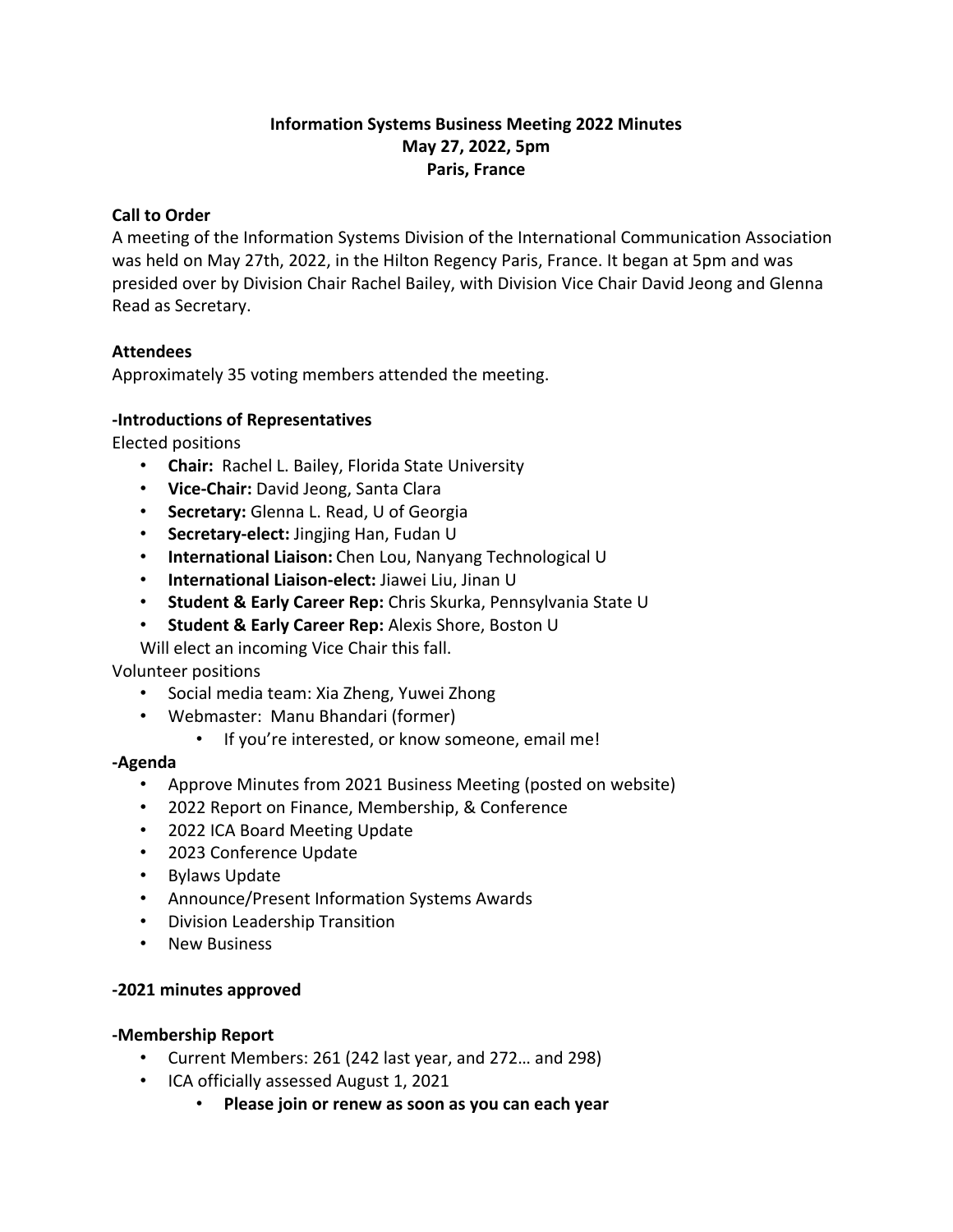- Still seeing a general decline each year over the past several years (2020 not the best comparator)
- This is important as it allows us to remain a voting member of the ICA Board of Directors. Divisions have voting rights, Interest Groups do not.
- Any suggestions on how to increase our membership
	- please email Rachel Bailey at rbailey2@fsu.edu or David Jeong at dcjeong@scu.edu!!

## **2022 Report: Conference**

- 2022 Conference
- Info systems is represented in 18 research sessions, and 7 poster slots ICA wide
- Full papers: 88 submitted, 76 accepted, 83% acceptance rate
- Abstracts: 72 submitted, 57 accepted, 79% acceptance rate
- 1 panel submitted, 1 accepted, 100% acceptance rate
- 144 reviewers, 2-3 reviews on average, but several of you did more (thank you!)
	- Trying to remain student and early career forward

## **2022 Report: Finance**

- Total budget for FY2022: \$ 7,179.99
- Rollover from FY2021: \$ 4,874.99
- Awards: \$1000
- Joint reception: 840 euros (\$902.45)
- Very healthy: \$5277.54
	- More money to student awards for travel, scholarship, leadership?

## **2022 Board Meeting Update**

- News:
	- Mobile Comm is now a Division
	- ICA has a new Regional "activities" committee- they want help naming it, and volunteers
		- Can contact Rachel for more information, to get involved or to help name the committee
	- B/C tier country members fee reductions
		- Trying to bring in diverse voices and epistemologies and garner more representatives from the global south
	- Escalator sessions for all Division/IGs starting 2023
		- Bringing work that is not complete and getting feedback from senior scholars
		- Please contact Rachel and David with ideas about how to facilitate this
	- Budget passed
		- Also very healthy due to not spending during pandemic
	- EC will now be able to make public facing statements- see ICA site for policy language when it goes live
	- New affiliate Spanish language journal: *Cuadernos.info*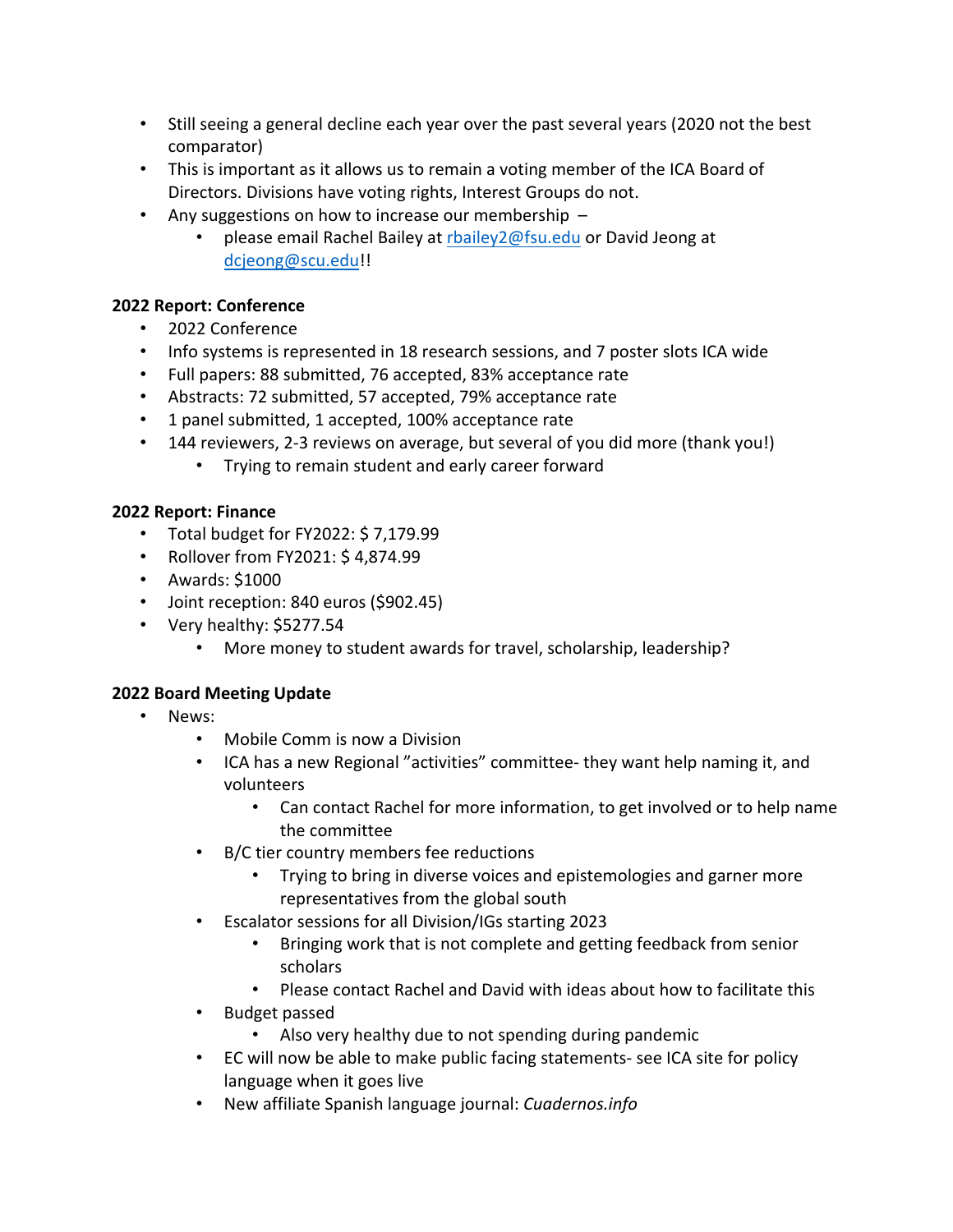- IDEA funds for travel and other initiatives (regional hubs related)
- Reminders:
	- Closing Plenary a ticketed event
	- If you're interested in ICA-level leadership positions, watch for invitations of interest around August (Newsletter)

## **2023 Conference Meeting Update**

- Member of EC will be here to talk about Toronto (2023)
	- Theme "Reclaiming Authenticity in Communication"
	- Thursday, May 25- Monday, May 29
	- Hybrid format virtual and in-person options
		- Have not yet decided what this will look like, so please fill out the end of conference survey to help design next year's conference
	- Sheraton conference hotel in Toronto one convenient conference center and enough rooms for 90%
		- Rooms cost: \$232 Canadian = \$180 USD
- Post Toronto, we'll go: Gold Coast (2024), Denver (2025), South America somewhere (2026), Chicago (2027)
- If you submit, you must review
- Words to the wise on reviewing and submitting:
	- Reviewer match: **most important keyword first**, potentially method
		- List your most important keyword first! For submitter and for reviewer
	- Submitting author should be senior (author order separate)
		- The person who is doing reviews for the submission should be listed first as submitting author
	- Escalators
		- When submitting, please note if you wish to be part of an escalator

## **Bylaws Update**

- Last update in 2011
- Can be found on website
- Will send out a vote with ICA general ballot any decisions we make at meeting will be voted on in the Fall
- The proposed changes:
	- Add elected positions these are already elected in our division, but need to be reflected in bylaws:
		- Student and Early Career Rep
		- International Liaison
	- Updated duties/positions
		- Vice Chairperson-Elect allows for the Vice Chair to hand down knowledge to the Vice Chairperson-Elect for 2 years
	- Award name updates
		- Based on previous vote to change name, now reflected in bylaws
	- Added poster award and most valued reviewer award
	- Award money aimed at graduate student and early career awards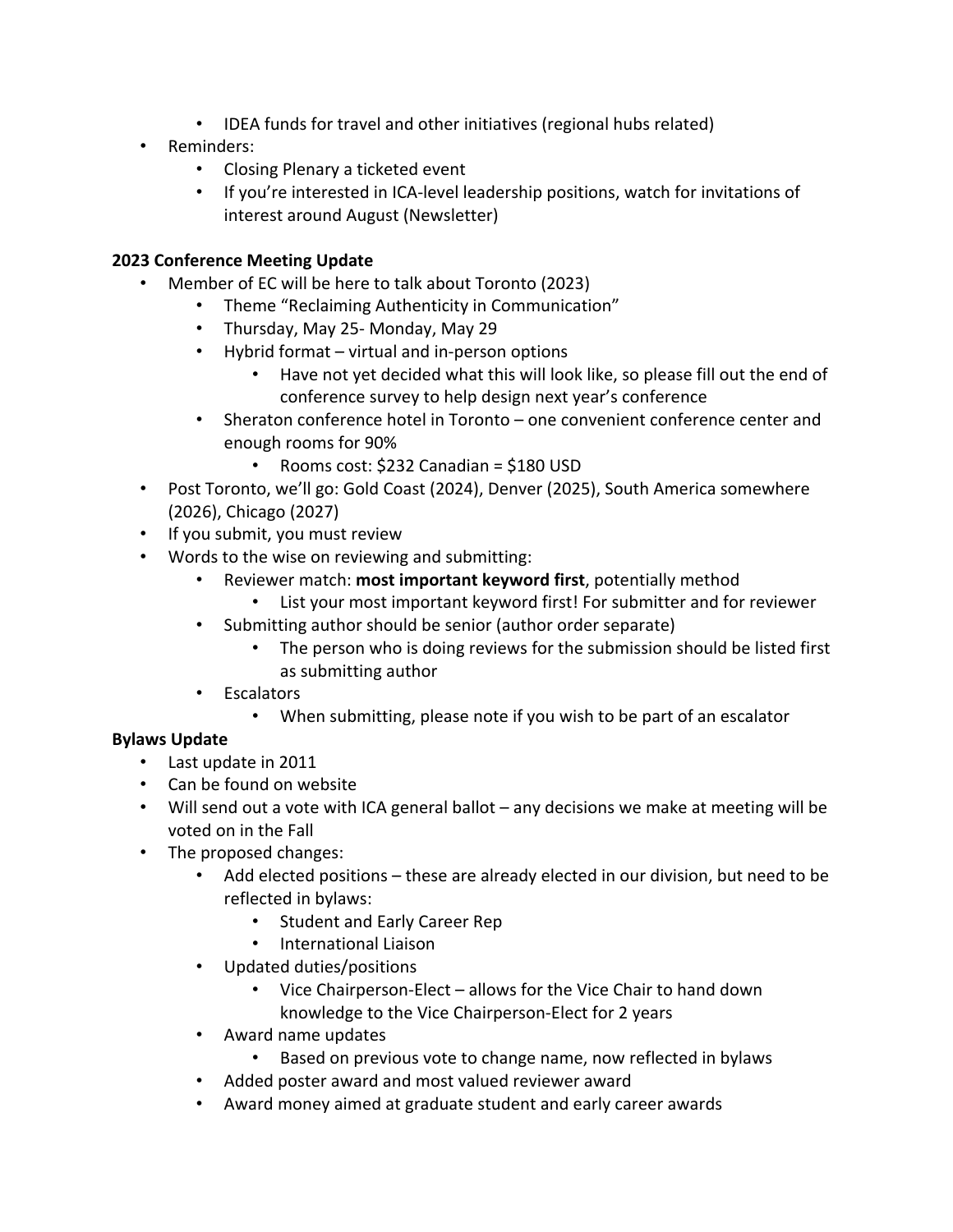- Conference reviewer ratings used to receive awards
	- Faculty and student top papers
- Committee compositions
- Some other small changes to bring things in line with other portions of bylaws/ICA bylaws
- Committee proposed language:
	- "Committees will be established with members from at least two different countries; not more than one contributor from a single faculty, department or school; and generally be mindful to consider panelist diversity."
		- Aimed at increasing representation
		- Diversity not limited to current position or location of degree
- Motion to approve bylaws
- Discussion add more (2-3) reviewers to be acknowledged each year award has been in place for 3-4 years
	- Concern about requirements for diversity in panels loading service upon diverse members – recourse: people can say no to positions
	- Escalator session match up with reviewer based on methodology
		- Tie mentorship to need for new student members

### **Awards**

- Recognition of two past years
	- MVP Reviewer: Drs. Kevin Wise, Rob Potter
	- Best Posters:
		- 2019
			- *"I think I can, I know I can?": Utilizing Virtual Humans to Examine Challenges in Human Interaction.*
			- *David C. Jeong USC Annenberg; Dan Feng NorthEastern University; Lynn C. Miller USC Annenberg*
		- 2020:
			- Effects of Popularity Cues in Health News: An Eyetracking Study
			- Namyeon Lee, Ciera Dockter, and Sungkyoung Lee of University of Missouri Columbia
	- *2020 Top Faculty Papers*
		- *Effects of Nostalgic Messages on Ad Persuasiveness: A Meta-Analysis by Ying Cheng, California State University San Bernardino; Xiaodi Yan, Michigan State University*
		- *Lifting the Curse of Knowing: How Feedback Improves Readers' Perspective-Taking by Debby Damen; Marije van Amelsvoort; Per van der Wijst; Monique Pollmann; Emiel Krahmer Tilburg University*
		- *Social Distance and Attitudes Effects by Shelby Wilcox, Michigan State University; Richard Huskey, University of California at Davis; David DeAndrea, The Ohio State University*
	- *Top Student Paper*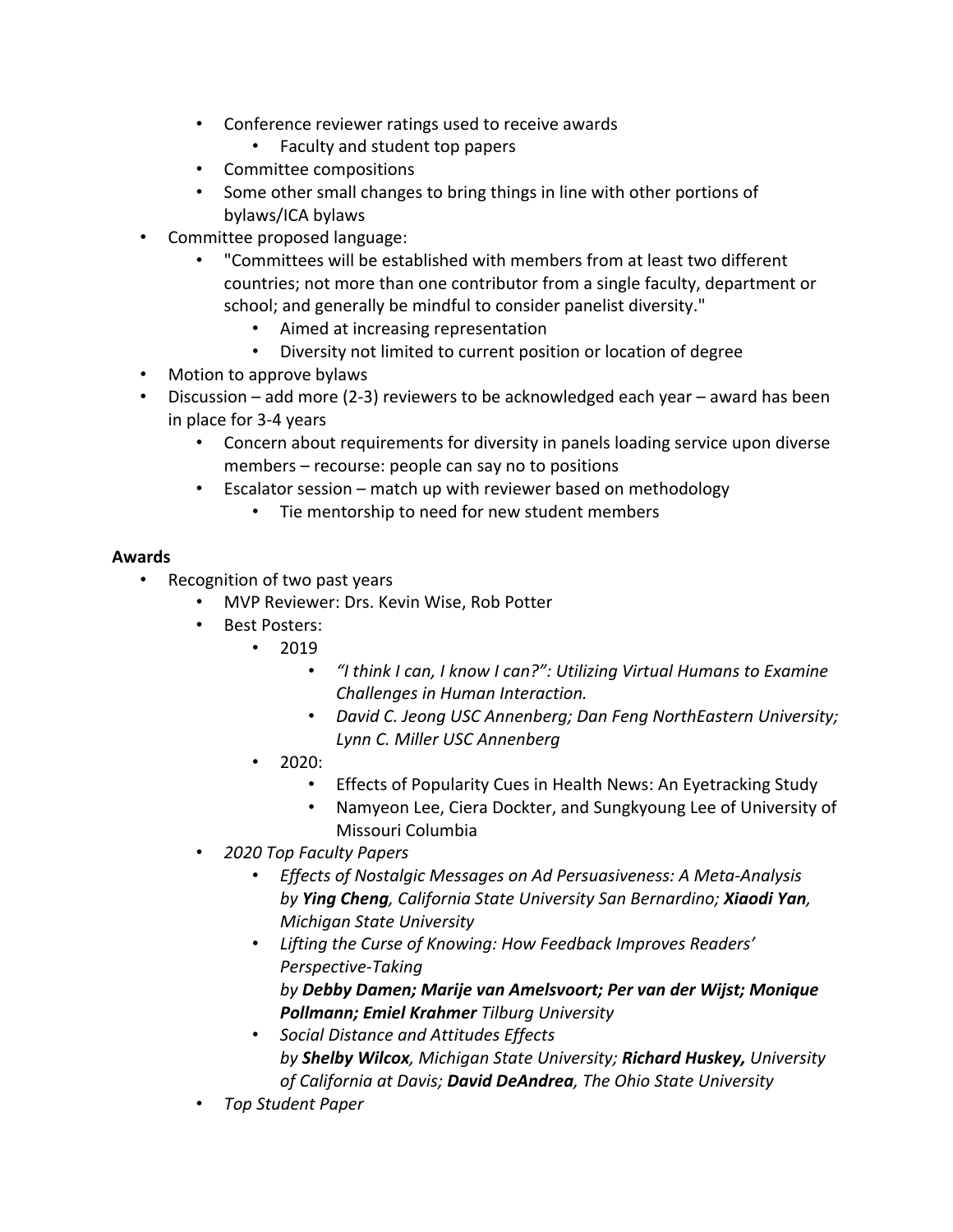- *How Does Presence Persuade?: Testing Competing Theoretical Claims About Effects of Virtual Reality by Ruosi Shao; S. Shyam Sundar Pennsylvania State University*
- 2021 Top Faculty Papers
	- Can Media Make Us Feel Alike? Skin Conductance Synchrony as a Function of Message Valence, Arousal, and Emotional Change Rate **Jingjing Han and Annie Lang**
	- The Role of Psychological Discrepancy in Belief Change: Evaluating Four Models

# **Luling Huang, Edward L. Fink and Deborah A. Cai**

• A Meta-Analysis of Factors Predicting Health Information Seeking: An Integration of Six Theoretical Frameworks

## **Mengxue Ou and Shirley Ho**

- Top Student Paper:
	- Losing Awareness of Our Surroundings? The Role of Attention During Transportation into Audio Narratives

## **Elizabeth Riggs**

- Lang Dissertation Award
	- 2020: Jeremy Foote:
		- *The formation and growth of online organizations*
	- 2021: Joomi Lee
		- *Adaptive Behavior in Sandbox Games: How Motivation Shapes Use of Affordances in Virtual Worlds*
- **Harrison Outstanding Article 2020**:
	- Chung, Sungeun. & Fink, Ed. L. (2018). One of the most cited persuasion studies but no success in replication: Investigation replication using Petty, Cacioppo, and Goldman (1981) as an example. *Annals of the International Communication Association, 42*, 1-20.
- **Hunter Meta Analysis 2020**:
	- Claire M. Segijn & Martin Eisend *Meta-Analysis into Multiscreening and Advertising Effectiveness: Direct Effects, Moderators, and Underlying Mechanisms, JOA*
- **Krippendorff Book 2021***:* 
	- *The Handbook of Communication Science and Biology*, edited by Drs. Kory Floyd and René Weber
- New winners
- Thank you to those who reviewed for award committees appointed by Leadership
	- Those who served:
		- Laura Vandenbosch, KU Leuven
		- Mark Hamilton, UConn
		- Claire Segijn, Minnesota
		- Chris Carpenter, Western Illinois
		- Rob Potter, Indiana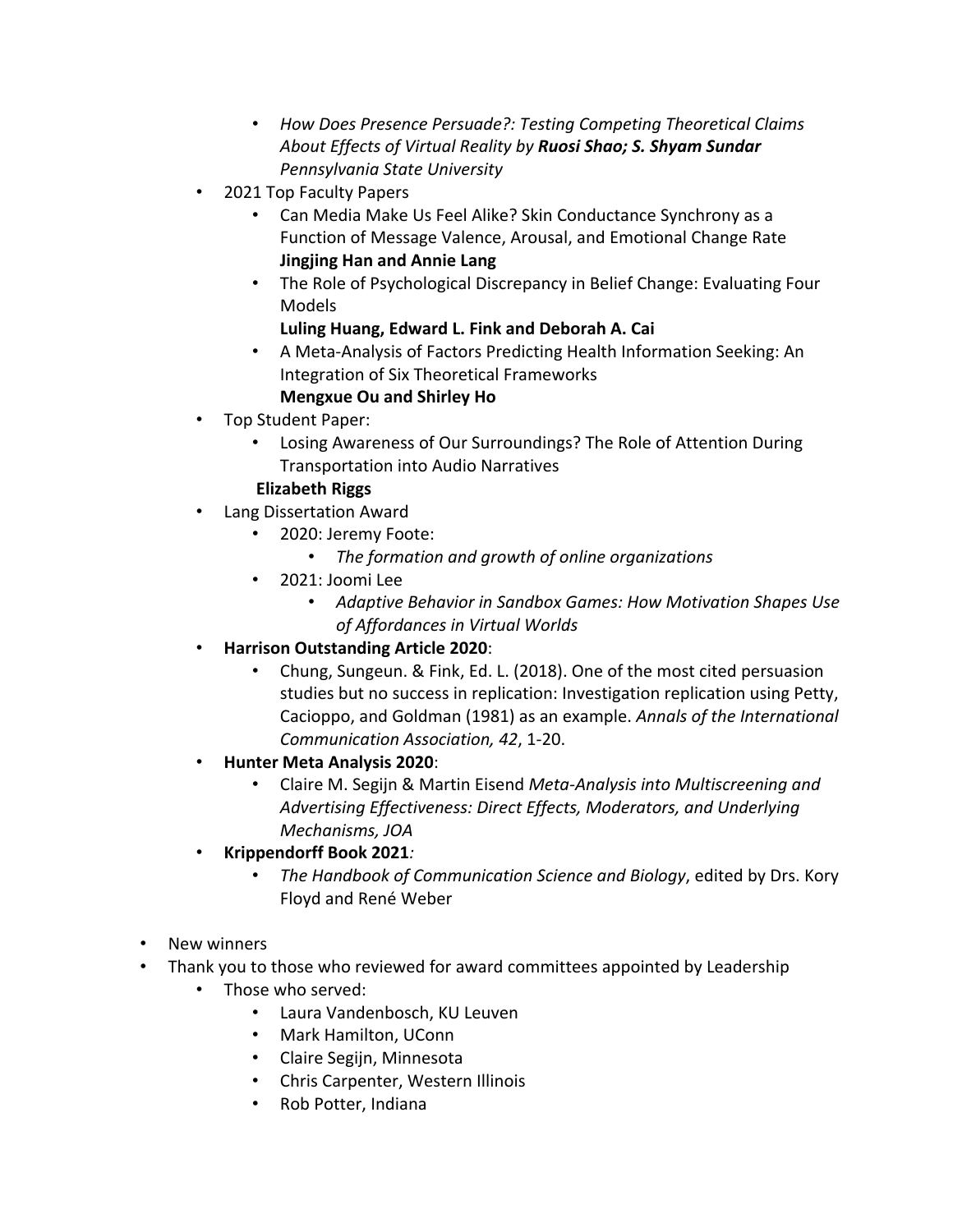- Kevin Wise, Illinois
- A huge thank you to our award committees!!
- The Best Poster Award 2021:
	- *Revisiting the CMM in the COVID-19 Pandemic: Examining the factors contributing to a willingness to engage in prevention behaviors*
	- Se Jung Kim and Makana Chock, Syracuse
- Most valued reviewer
	- George Edward Maier, London School of Economics
- Top papers
	- Efficacy in Media Effects Research: Organizing the Conceptual and Operational Basement by *Chris Skurka; Cassandra L. Troy; Zheng Cui; Homero Gil de Zúñiga*
	- Factbait: Emotionality of Fact-Checking Tweets and Users' Engagement during the 2020 U.S. Presidential Election and the COVID-19 Pandemic By *Jiyoung Lee; Brian C. Britt*
	- Informational components of the social spread of digital content by *Bruce P. Dore*
- Top student-led paper
	- Do Black Lives Matter in the Empathy Machine? Investigating Whiteness and Immersion on Creating a Shared Reality with 360-Degree Video by *Haley R. Hatfield; Sun Joo (Grace) Ahn*
- Annie Lang Dissertation Award
	- *Moral Idiosynchrony: Variability in Naturalistic Complexity Modulates Intersubject Representational Similarity in Moral Cognition*
	- Frederic R. Hopp, UC Santa Barbara (now U of Amsterdam)
		- Advisor/Nominator: Rene Weber
- Randall Harrison Outstanding Article Award
	- Organizational and Individual Innovation Decisions in an Interorganizational System: Social Influence and Decision-Making Authority, *Journal of Communication*, August 2020, volume 70, issue 4, pages 497-521
	- Jiawei Sophia Fu, Rutgers
	- Michelle Shumate, Northwestern
	- Noshir Contractor, Northwestern
	- Nominated by: Renwen Zhang (Nat U Singapore), Cindy Shen (UC Davis) , & Jeremy Foote (Purdue)
- John E. Hunter Meta-Analysis Paper Award
	- O'Keefe, D.J., & Hoeken, H. (2021). Message design choices don't make much difference to persuasiveness and can't be counted on – not even when moderating conditions
		- are specified. *Frontiers in Psychology, 12*. doi:10.3389/fpsyg.2021.664160
	- Daniel J O'Keefe, Northwestern
	- Hans Hoeken, Utrecht
	- Nominated by: Karin Fikkers (Utrecht)
- Division Leadership Transition
	- Secretary: Bye to Glenna Read, Hello to Jingjing Han